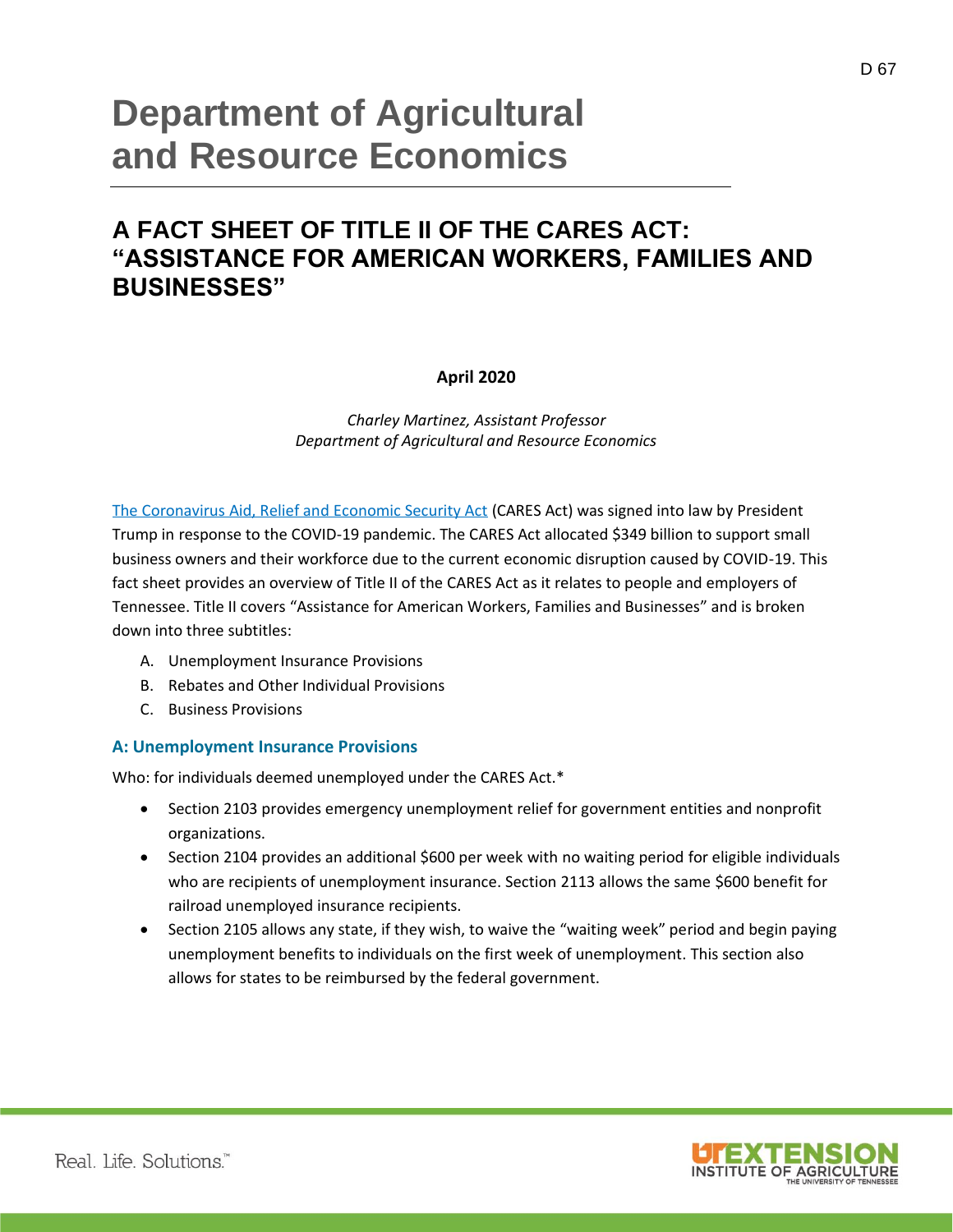• Section 2107 provides "Pandemic Emergency Unemployment Compensation," which is federally funded and is an additional 13 weeks of benefits through the states to the eligible individuals. The benefit and \$600 from section 2104 are available through December 31, 2020.

\*NOTE: Section 2102 stipulates eligibility requirements. If the individual has not exhausted all rights to unemployment benefits and is able and available to work but is unable to as a direct result of COVID-19.

### **B: Rebates and Other Individual Provisions**

Who: All U.S. residents are eligible for a full \$1,200 (\$2,400 if married) rebate if:

- Gross income (adjusted) is no greater than \$75,000 (\$150,000 if married).
- Are not dependent on another tax payer.
- Possess a work-eligible social security number.
- There is an additional provision of \$500 per child eligibility.

Section 2201 also allows for individuals who have no income and those whose income comes entirely from nontaxable benefit programs (i.e., Supplementary Security Income benefits).

The majority of Tennesseans will not have to take any action in order to receive the rebate due to the Internal Revenue Service utilizing 2019 federal taxes, if filed, or 2018 tax filing. The rebate payment is reduced by \$5 for each \$100 that an individual's income exceeds the thresholds stated above.

- Sections 2202-2203 cover special rules for use of retirement funds and temporary waiver of required minimum distribution rules for retirement plans and accounts.
- Sections 2204-2205 encourage deductible contributions up to \$300 to churches and charitable entities in 2020. For corporations, the 10 percent limitation is increased to 25 percent of taxable income and from 15 percent to 25 percent of deductible food inventory contributions.

### **C: Business Provisions**

Who: Employers who had to close due to COVID-19.

Section 2301 provides a payroll tax credit (refundable) for 50 percent of wages paid during the COVID-19 pandemic. The credit is available to employers whose:

- 1. operations were partially or fully suspended due to COVID-19
- 2. gross receipts declined more than 50 percent during the same quarter the prior year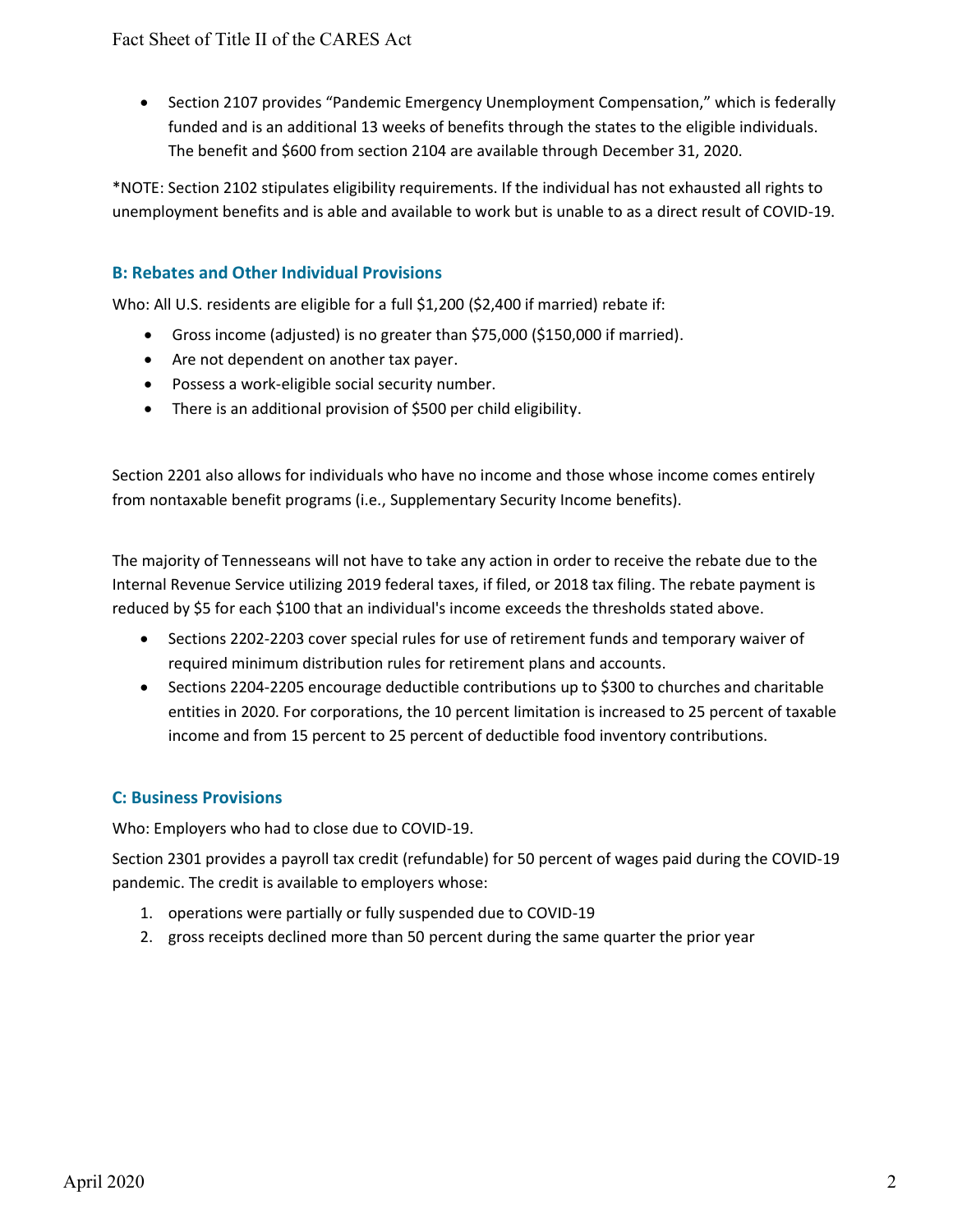The credit is provided for wages paid or incurred from March 13, 2020 - December 31, 2020.

- Section 2302 provides employers and self-employed individuals the ability to defer payment of social security tax but must be paid over the following two years:
	- o The first half of the amount is required to be paid by December 31, 2021.
	- o The second half must be paid by December 31, 2022.
- Section 2303 allows modifications to net operating losses and relaxes limitations on a company's use of losses. This provision temporarily removes the taxable income limitation. This provision also allows businesses to utilize losses and amend prior year tax returns, which allows for cash and liquidity during the COVID-19 crisis.
- Section 2304 allows the same benefits in section 2303 for sole proprietors and pass-through businesses and provides the same ability to utilize cash flow and liquidity.
- Section 2305 allows for companies to recover alternative minimum tax credits and permits entities to claim a refund, which allows for additional cash flow.
- Section 2306 allows businesses to temporarily increase the interest expense amount that they wish to deduct on their tax returns. This provision increases the amount from 30 percent to 50 percent for both 2019 and 2020.
- Section 2307 allows for businesses to write off costs associated with improving facilities instead of having to depreciate them. This ability is immediate.
- Section 2308 waives the federal tax on alcohol used to produce hand sanitizer.

#### **References**

- Greenbaum, Rowe, Smith & Davis LLP. "TITLE II of the CARES Act: Assistance for American Workers, Families, and Businesses." Internet site: [https://www.greenbaumlaw.com/insights-alerts-Title-II-of-the-CARES-Act](https://www.greenbaumlaw.com/insights-alerts-Title-II-of-the-CARES-Act.html)
- S. 3548 116th Congress: CARES Act. www.GovTrack.us. 2020. Internet site, accessed April 2, 2020: <https://www.govtrack.us/congress/bills/116/s3548>
- Senate Finance Committee Chairman Chuck Grassley. "Committee on Finance." Internet site: [https://www.finance.senate.gov/imo/media/doc/CARES%20Act%20Section-by-](https://www.finance.senate.gov/imo/media/doc/CARES%20Act%20Section-by-Section%20(Tax,%20Unemployment%20Insurance).pdf)[Section%20\(Tax,%20Unemployment%20Insurance\).pdf](https://www.finance.senate.gov/imo/media/doc/CARES%20Act%20Section-by-Section%20(Tax,%20Unemployment%20Insurance).pdf)
- U.S. Senate Committee on Small Business and Entrepreneurship. "The Small Business Owner's Guide to the CARES Act." Internet site:<https://www.sbc.senate.gov/public/index.cfm/guide-to-the-cares-act>

*Disclaimer – This fact sheet is a guidance to small business owners and does not constitute legal advice.*